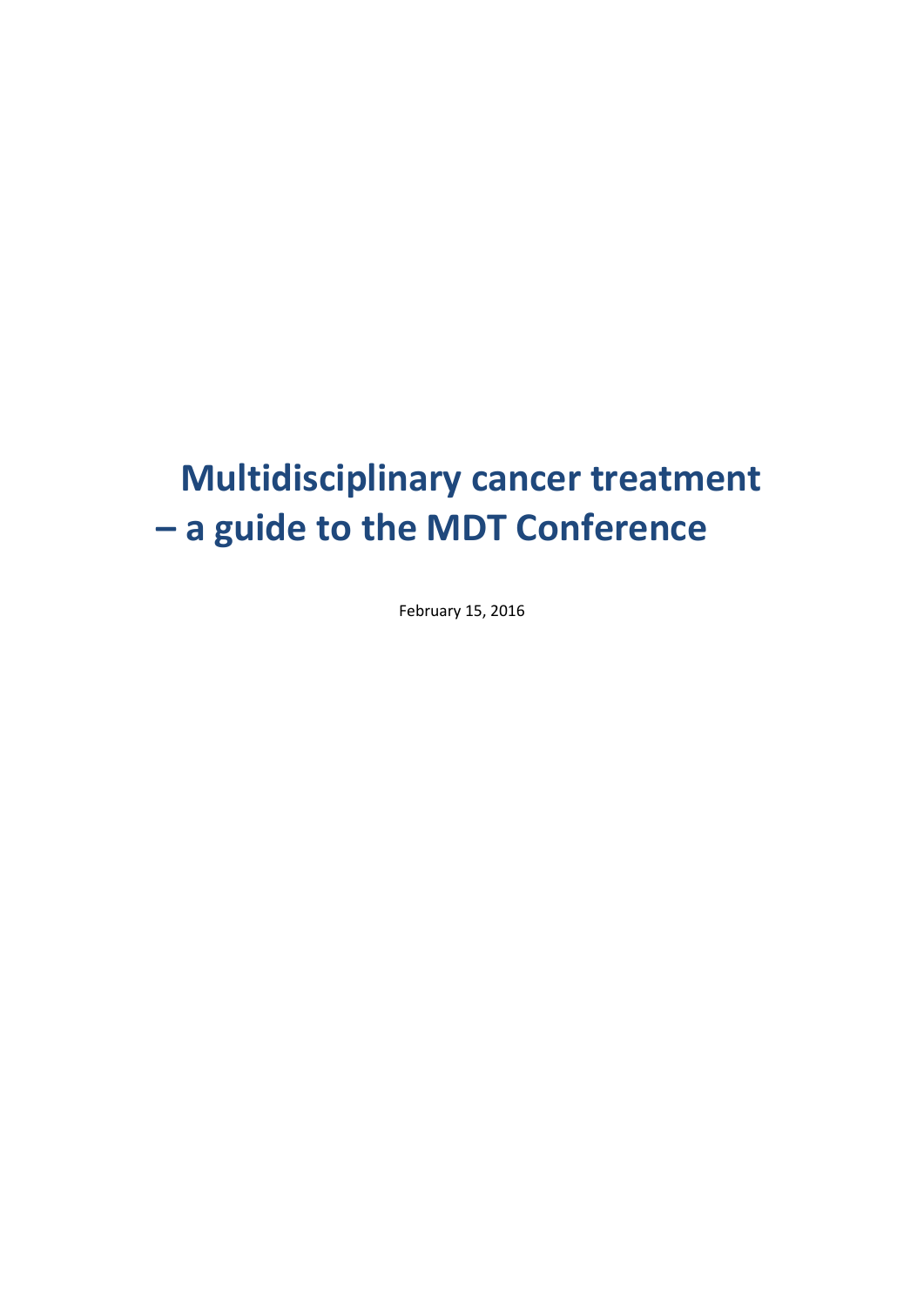# **Content**

| 1.1. |  |  |
|------|--|--|
| 1.2. |  |  |
| 1.3. |  |  |
| 1.4. |  |  |
| 1.5. |  |  |
| 2.1. |  |  |
| 2.2. |  |  |
| 3.1. |  |  |
| 3.2. |  |  |
| 3.3. |  |  |
| 3.4. |  |  |
| 4.1. |  |  |
| 4.2. |  |  |
| 4.3. |  |  |
| 4.4. |  |  |
|      |  |  |
|      |  |  |
|      |  |  |
|      |  |  |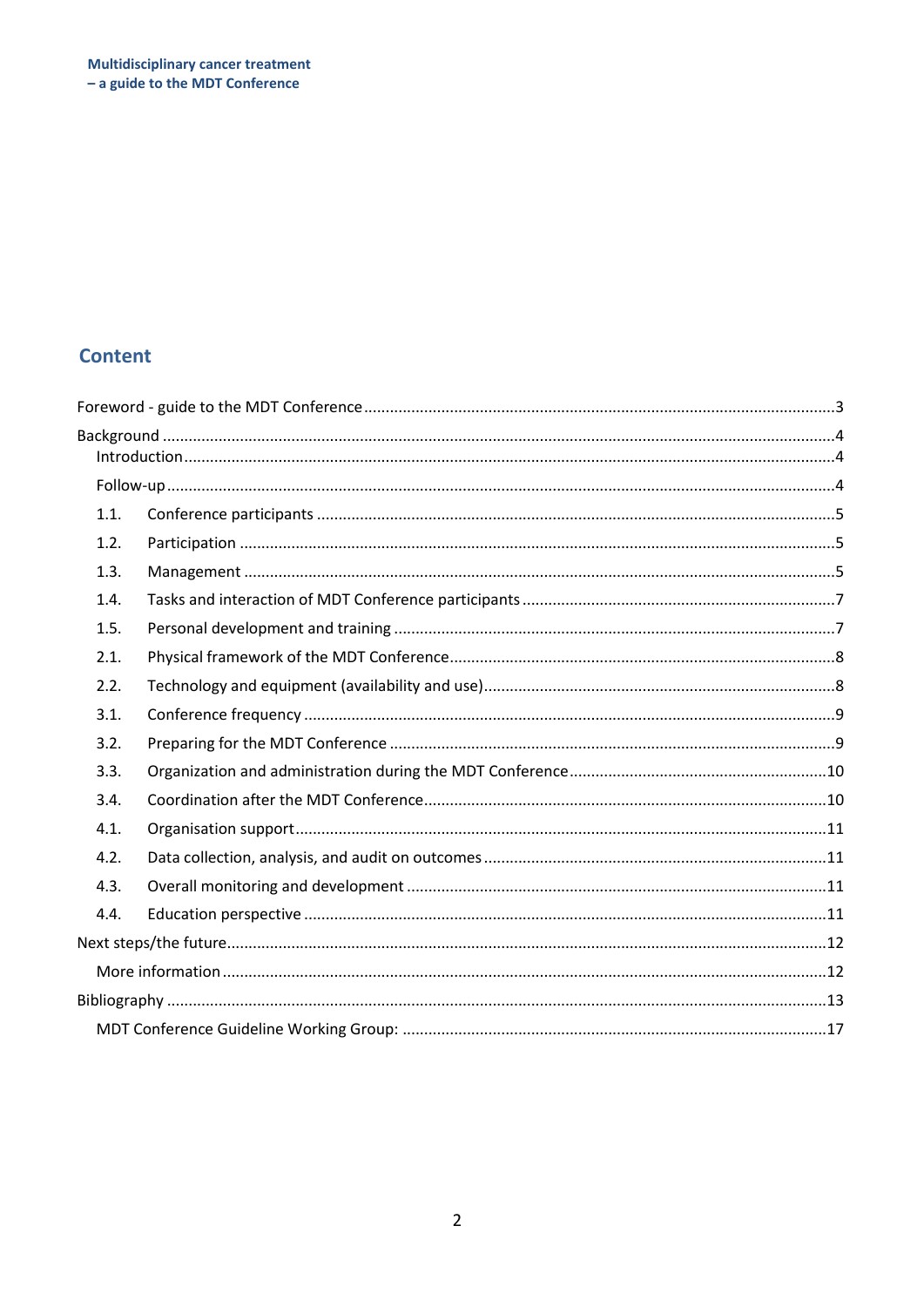### <span id="page-2-0"></span>**Foreword - guide to the MDT Conference**

*In connection with the description of cancer packages under the auspices of the Danish Health Authority in Cancer Plan II in June 2005 and followed-up in October 2007, multidisciplinary team (MDT) conferences are recommended as an essential element in the preparation and implementation of the individual patient pathway. The final decision on treatment is often taken at the MDT Conference. (https://sundhedsstyrelsen.dk/da/sundhed/folkesygdomme/kraeft/national plans)*

*Conferences of this type have always been held in connection with cancer investigations and treatment. However, there is no guide in Denmark on how such a conference should be conducted, who should participate, how the presentation and reporting of the conference should be organized or how the conference decision should be conveyed to the patient.*

*There are several derived procedures for the MDT Conference, such as meeting structure and infrastructure, logistics and clinical decision-making, which require a national decision, consensus, and guidelines. It is also important to consider the training and role of junior doctors at the MDT Conference.*

*At the Danish Multidisciplinary Cancer Group (DMCG.dk) board of representatives meeting on 29 August 2014, there was a session with four presentations on the MDT Conference, and this resulted in a request for a national guideline. The group in charge of the session was invited to proceed with this work, chaired by Lene Lundvall. The group has been expanded to include a relevant number of participants to ensure broad professional and geographical representation.*

*The national UK guide "The Characteristics of an Effective Multidisciplinary Team (MDT)", 2010, National Cancer Action Team (NHS), UK was chosen by the group as a starting point for further adaptation and development to fit the Danish setting.*

*The aim of this work has been to develop a generic model for the MDT Conference and all derived procedures. It is the intention of the working group that the generic model can be adapted to local conditions and all specialties.*

*Danish Regions, The Danish Clinical Quality Development Program – National Clinical Registries (RKKP), DMCG.dk and the Danish Health Authority have requested that the guide should be strongly rooted in clinical practice, as well as support Danish law and existing cancer plans.*

*We thank the Danish Cancer Society for contributing to the literature search and RKKP for financially supporting the project.*

*On behalf of the working group*

*Lene Lundvall*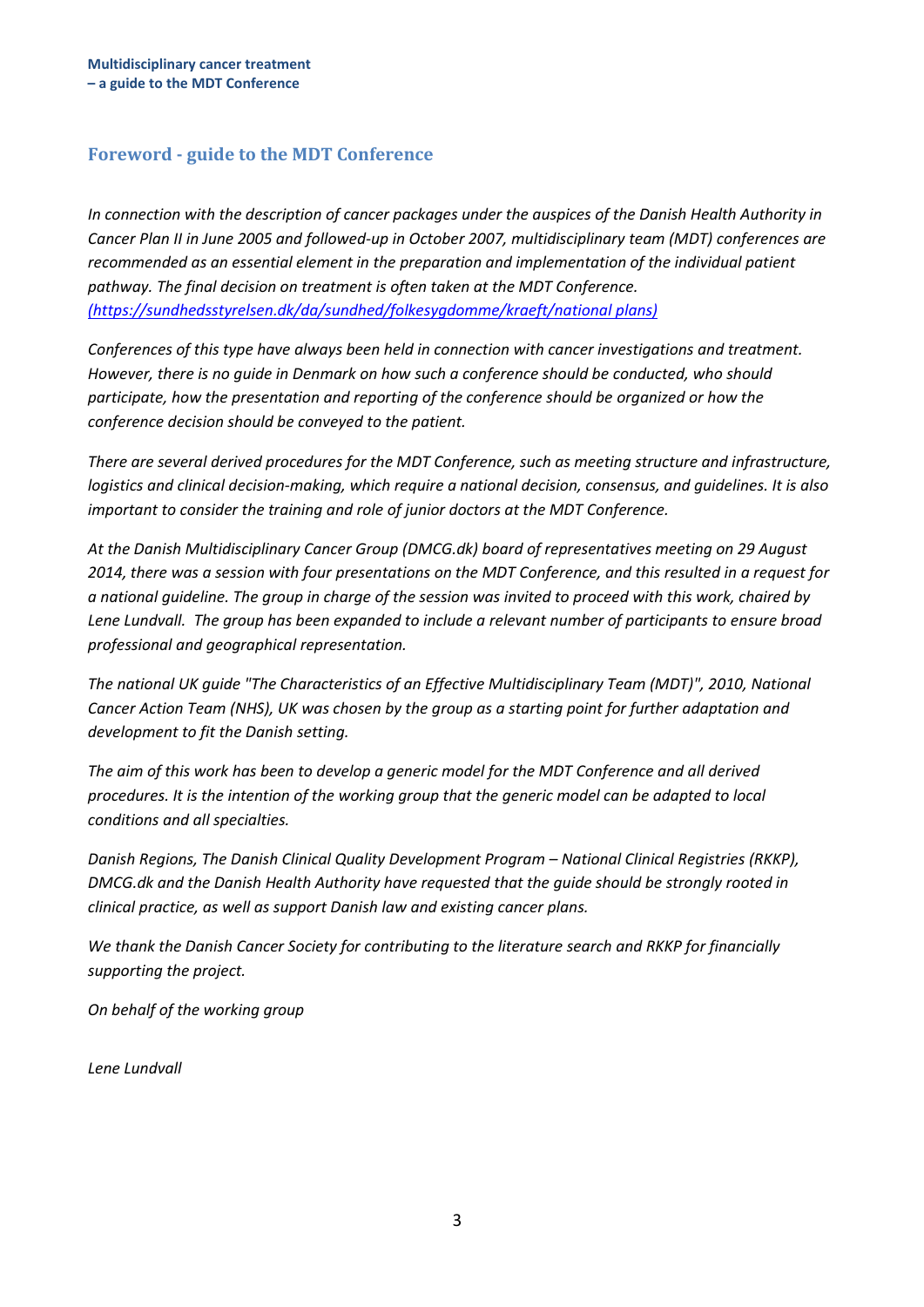### <span id="page-3-0"></span>**Background**

This document describes and elaborates on the characteristics of an effective MDT Conference as set out in Cancer Plan II and Memo on the Task Force for Cancer from the Danish Health Authority of 13 February 2008. The document is inspired by the UK National Cancer Action Teams (NHS) guideline for MDTs: "The Characteristics of an Effective Multi Disciplinary Team (MDT)" and prepared by a working group of Danish Multidisciplinary Cancer Groups (DMCG) to provide guidance on effective organization and conduct of MDT conferences. The composition of the working group is shown in Appendix 1.

### <span id="page-3-1"></span>**Introduction**

The MDT Conference has been an important part of Danish cancer treatment since Cancer Plan II (2005), which emphasizes the multidisciplinary team as a driving force for the cancer package processes.

The MDT Conference will bring together a group of participants with the necessary knowledge, expertise, and experience to ensure a high quality in diagnostics, treatment, and care. The goal of the MDT Conference is to treat the patient from a holistic perspective, including the patient's views, preferences and general life condition when deciding on treatment options.

An MDT Conference results in decisions that are communicated as recommendations. The recommendations are never better than the information available at the conference. As a rule, the recommendation of the conference decision should be followed and deviations should be argued for at least in the patient record, in accordance with section 4.3.1.

The final decision must be made between the patient and the relevant clinician.

The aim is to encourage the participation and involvement of junior doctors in the MDT Conference as a part of their specialist training.

Effective MDT work should result in:

- Diagnostics, treatment, and pathway are assessed by specialists with relevant knowledge, skills, and experience within the specific type of cancer
- Compliance with national and local clinical guidelines
- Safe transitions between specialties and departments, as well as between hospitals and regions
- Compliance with cancer package pathways and treatment guarantees *<http://sundhedsstyrelsen.dk/da/sygdom-og-behandling/kraeft>*
- Consistency in investigation, diagnostics, treatment, and follow-up
- All patients having the opportunity to participate in relevant clinical trials
- Higher patient safety
- Targeted data collection for the benefit of the individual and for quality assurance and research purposes
- Strengthened cooperation between the specialists involved and increase their job satisfaction
- Professional development of MDT participants and observers, including junior doctors
- Optimized use of resources.

### <span id="page-3-2"></span>**Follow-up**

It is expected that DMCG.dk will provide a regular update of this guide.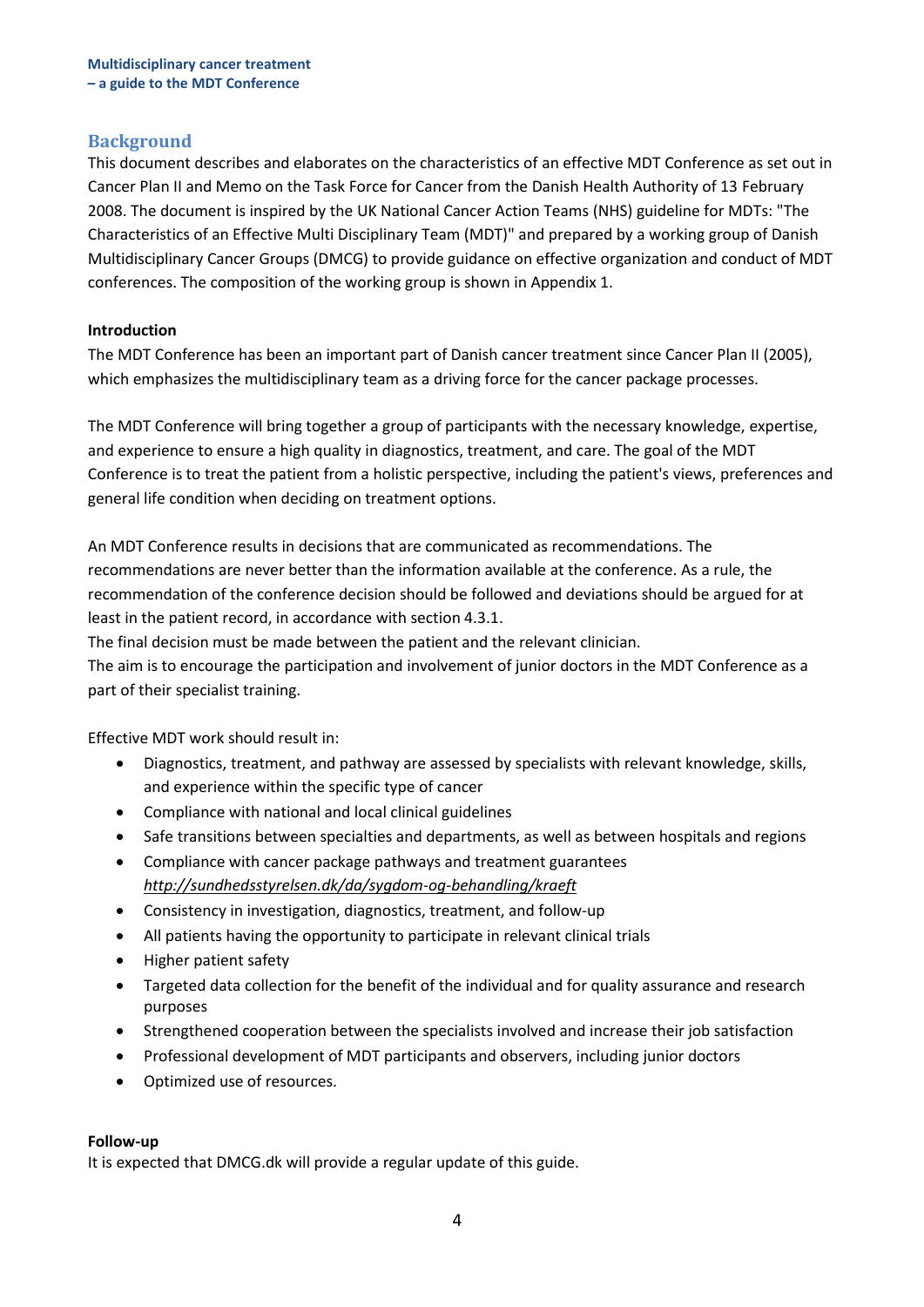### **1. The Team**

#### <span id="page-4-0"></span>**1.1. Conference participants**

- 1.1.1. All relevant medical specialties necessary to ensure optimal decision-making. Both permanent and ad hoc participants are represented at the MDT Conference. Participants must be sufficiently qualified in terms of expertise and specialization needed for the MDT Conference in question. Each MDT Conference must outline its need for relevant clinical competences.
- 1.1.2. The aim is to include several specialists from each clinical specialty.
- 1.1.3. The course coordination function should be represented at the MDT conferences to ensure continuity of patient care.
- 1.1.4. Qualified delegates are appointed in advance to cover scheduled/unplanned absences among permanent MDT participants. Scheduled absences should be notified to ensure substitute replacement.
- 1.1.5. Ad hoc participants include specialists from other relevant clinical specialties.
- 1.1.6. Observers are welcome at the conference but are not counted as participants and have no decision-making responsibility. Observers could be junior doctors in training.
- 1.1.4. The patient may be present to participate in the discussion of? his or her own case if this is considered appropriate and logistically possible.

### <span id="page-4-1"></span>**1.2. Participation**

- 1.2.1. Time is allocated in the work schedule for MDT participants (permanent and ad hoc) to take part in the MDT Conference.
- 1.2.2. Participation includes, for the specialists and coordinators, time for preparation and followup.
- 1.2.3. Permanent participants are present at the discussion of all patient cases where their contributions are needed.
- 1.2.4. Participation must be documented. In the case of partial participation, it should be noted which part of the conference was attended and which cases were discussed during the attendance of the participant in question.
- 1.2.5. Ad hoc participants are involved in discussion of relevant cases.
- 1.2.6. All participants attending the MDT Conference should be presented by name, title, and department.

#### <span id="page-4-2"></span>**1.3. Management**

1.3.1. A senior person responsible for the overall MDT work (the senior MDT Responsible person) must be appointed, as well as a leader of the specific MDT Conference. The senior MDT responsible person and the leader of the specific MDT do not have to be the same person.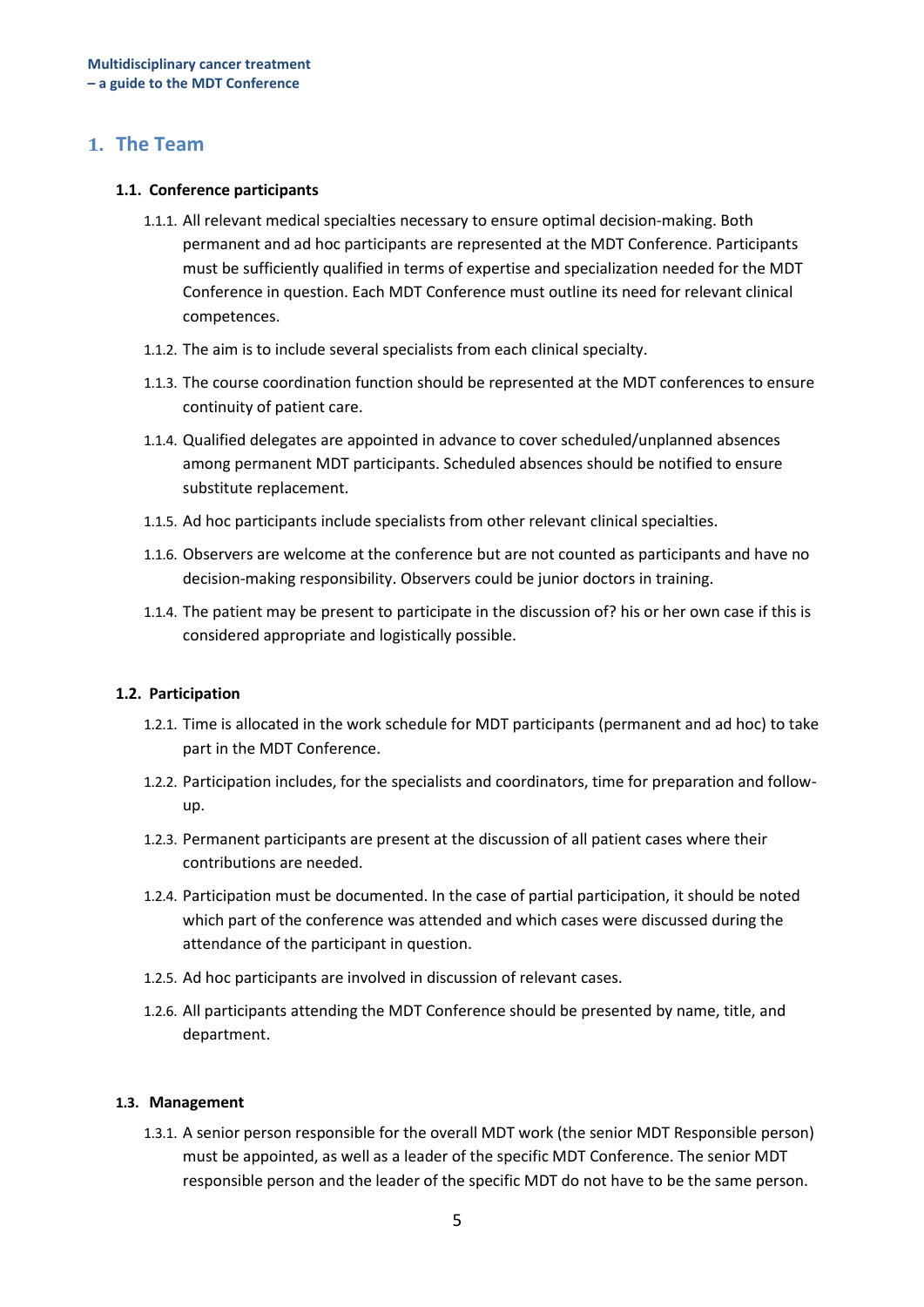### *The MDT Conference Leader*

- 1.3.2. The head of the specific MDT Conference is responsible for the conduct of this specific MDT Conference.
- 1.3.3. The MDT leader has competences in the following areas:
	- Chairing of meetings
	- Facilitation skills for achieving consensus in clinical decision-making
	- Time management
- 1.3.4. The MDT Conference Leader's task is to:
	- Prepare and/or approve the list of presentations of clinical cases and ensure that the MDT Conference is able to make decisions and act if decisions are not made
	- Ensure that all cases are discussed and prioritized if necessary
	- Ensure that all relevant MDT participants are included in the discussion
	- Ensure that the discussion is focused and relevant
	- Ensure good communication in a discussion-friendly environment
	- Promote evidence-based and patient-centred decisions/recommendations
	- Ensure that appropriateness of relevant clinical protocols is considered
	- Ensure that the current discussion and decision/recommendation regarding the treatment plan is completed before a new case is discussed
	- Ensure that relevant data (demographic and clinical data) are documented in the patient record
	- Ensure that the decision is clearly summarized, documented in the patient record and that plans are made how to inform the patient within the decided time frame
	- Ensure that it is clear who will take action after the meeting and that this decision is recorded.

### *The senior MDT Responsible person*

1.3.5. Responsibility for the running of the MDT Conference must be placed unequivocally. The senior MDT Responsible has the overall responsibility for the execution of MDT conferences in general and beyond the specific conference.

He/she is responsible for:

- Management of and setting clear objectives for the conference work
- Ensuring that others in the organization understand the importance and role of the MDT Conference in the treatment of patients and why this is important in cancer treatment
- Negotiating the resources needed locally for the MDT Conference
- Reporting to the management system on conditions that may affect the safety of the MDT Conference, decisions, etc.
- Noting lack of attendance and contact the leader of the non-attendant if nonattendance affects the quality work/decisions/recommendations of the MDT Conference
- Initiating an evaluation of the MDT Conference efficiency and process at least once a year as referred to in 4.3.4.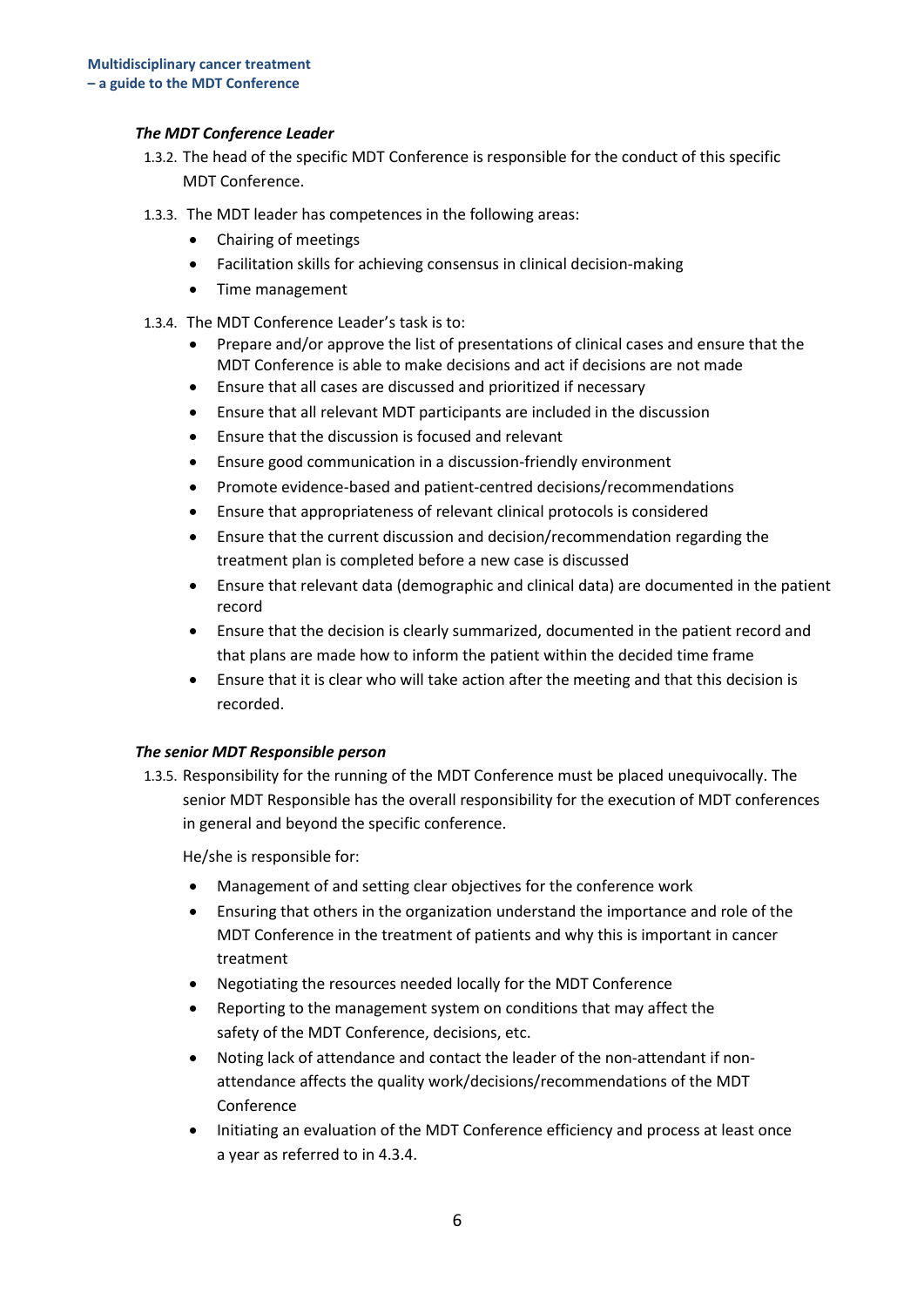### <span id="page-6-0"></span>**1.4. Tasks and interaction of MDT Conference participants**

- 1.4.1. All MDT Conference participants have and are aware of their clearly defined roles and responsibilities, which are registered as a part of their clinical function.
	- The team has agreed on what is defined as acceptable behaviour including mutual respect and trust
	- All opinions have the same weight different opinions are appreciated
	- Solutions to conflicts among participants
	- Call for constructive discussions/debates
	- Absence of a personal agenda
	- Possibility to request and obtain further detailed information in case of unclear information.
- 1.4.2. MDT participants play a role in sharing learning and best clinical practice experiences with colleagues.

### <span id="page-6-1"></span>**1.5. Personal development and training**

- 1.5.1. MDT participants acknowledge the need for continued learning and each participant is supported to achieve the necessary knowledge and skills required to fulfil their roles and responsibilities at the MDT Conference. Support is available, if necessary, at the MDT Conference, within the organization and nationally, and team participants pursue the necessary personal professional development.
- 1.5.2. There are opportunities for networking to share learning and experiences with other MDT groups, both locally and nationally.
- 1.5.3. If necessary, training options should be available to support the individual roles at the MDT Conference in areas such as:
	- Leadership
	- Conference management
	- Communication skills, including listening and communicating orally or in writing
	- Time management
	- Authority and personal clout
	- Use of information technology (IT) equipment for e.g., video conferences
	- Knowledge of anatomy, oncology, radiology, and pathology (if participants themselves are not experts within the field in question).
- 1.5.4. The MDT Conference has an inbuilt teaching and learning role both within (evaluation of patient cases that have previously been discussed at the conference) and outside the MDT team (students/fellows etc.)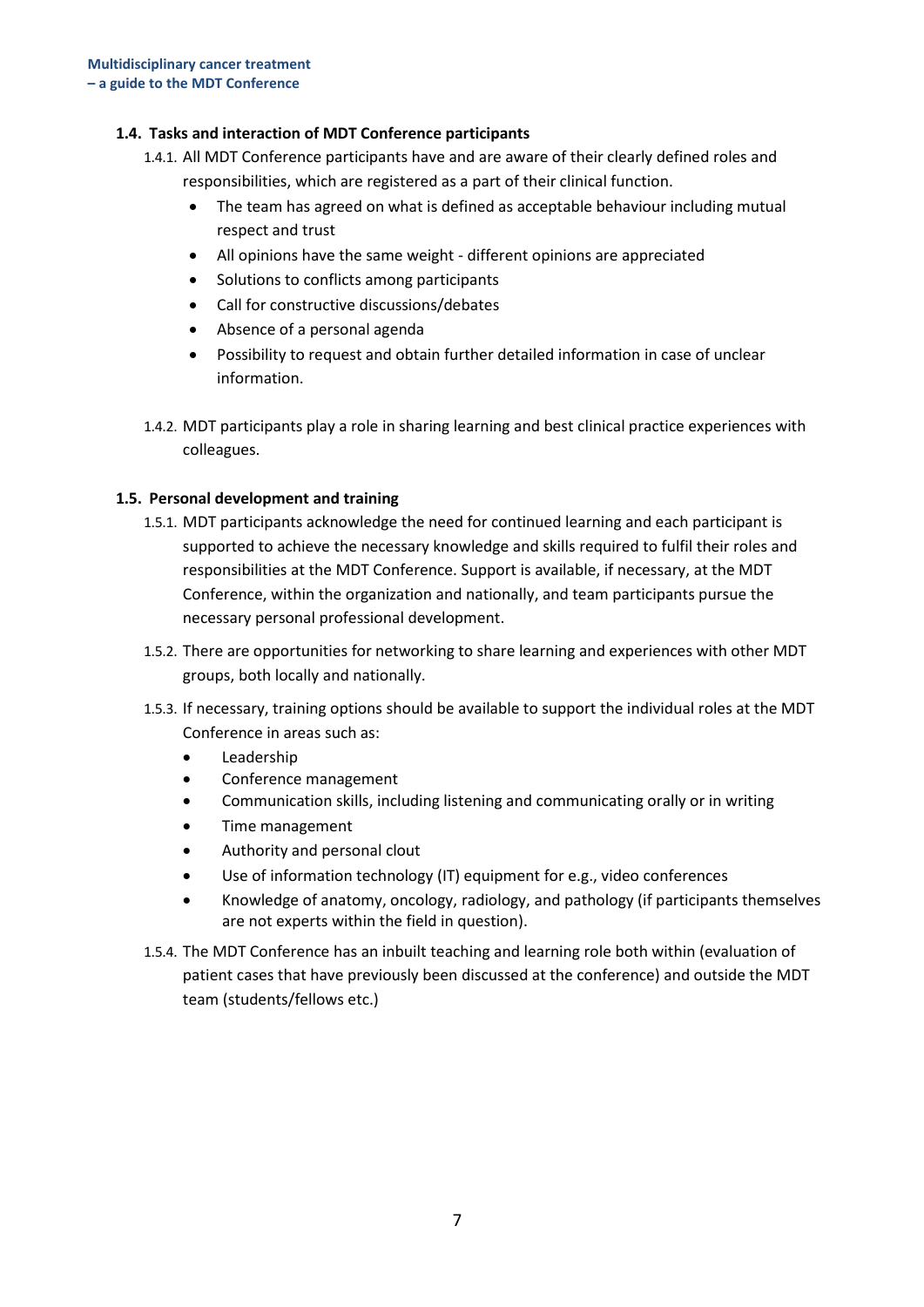# <span id="page-7-0"></span>**2. Conference infrastructure**

### **2.1. Physical framework of the MDT Conference**

- 2.1.1. A permanent room must be assigned for the MDT Conference. The room should be appropriately (quietly) located as well as soundproof, if necessary, to ensure confidentiality of the MDT discussions.
- 2.1.2. The room should be of a physically sufficient size allowing all MDT participants to have a seat and possibly table space for computer or notes, etc. Moreover, participants should be able to see and hear each other as well as able to see all the data presented (e.g., diagnostic images), both at their own location and across other (hospitals/regions).

### <span id="page-7-1"></span>**2.2. Technology and equipment (availability and use)**

2.2.1. The location of the MDT Conference should have:

- Access to equipment capable of projecting and displaying radiological images, including previous examinations
- If necessary, equipment/facilities that can project and display pathological preparations (biopsies/specimens), including accessibility to older pathology descriptions
- Connection to PAS (patient administrative systems)
- Access to patient records / databases or forms where it is possible to document MDT decisions in real time
- When needed, projection opportunities that allow MDT participants to view and evaluate MDT decisions while they are dictated/written
- If necessary, facilities to view and talk to participants who are outside the MDT room (video conference). All information (radiological images, pathology descriptions) should be displayed and shared between participants.
- 2.2.2. There should be support/funding from all stakeholders to ensure the availability of the necessary technology and equipment (including video conferencing equipment) of good and functional quality, at least up to a minimum of network specifications, which consider the following aspects:
	- Data transfer standards
	- Picture and sound quality
	- Band width and speed for up-loading of images [should be high], speech time lag (i.e., discussions) [should be minimal]
	- Inter-hospital compatibility /across locations, regions etc.

These specifications must be kept up to date in relation to usability and future technological advances.

2.2.3. Relevant technical support for the organization of MDT conferences (during the conference) must be available if there are any problems with IT systems, video conferencing equipment or various connections to remote locations during the conference.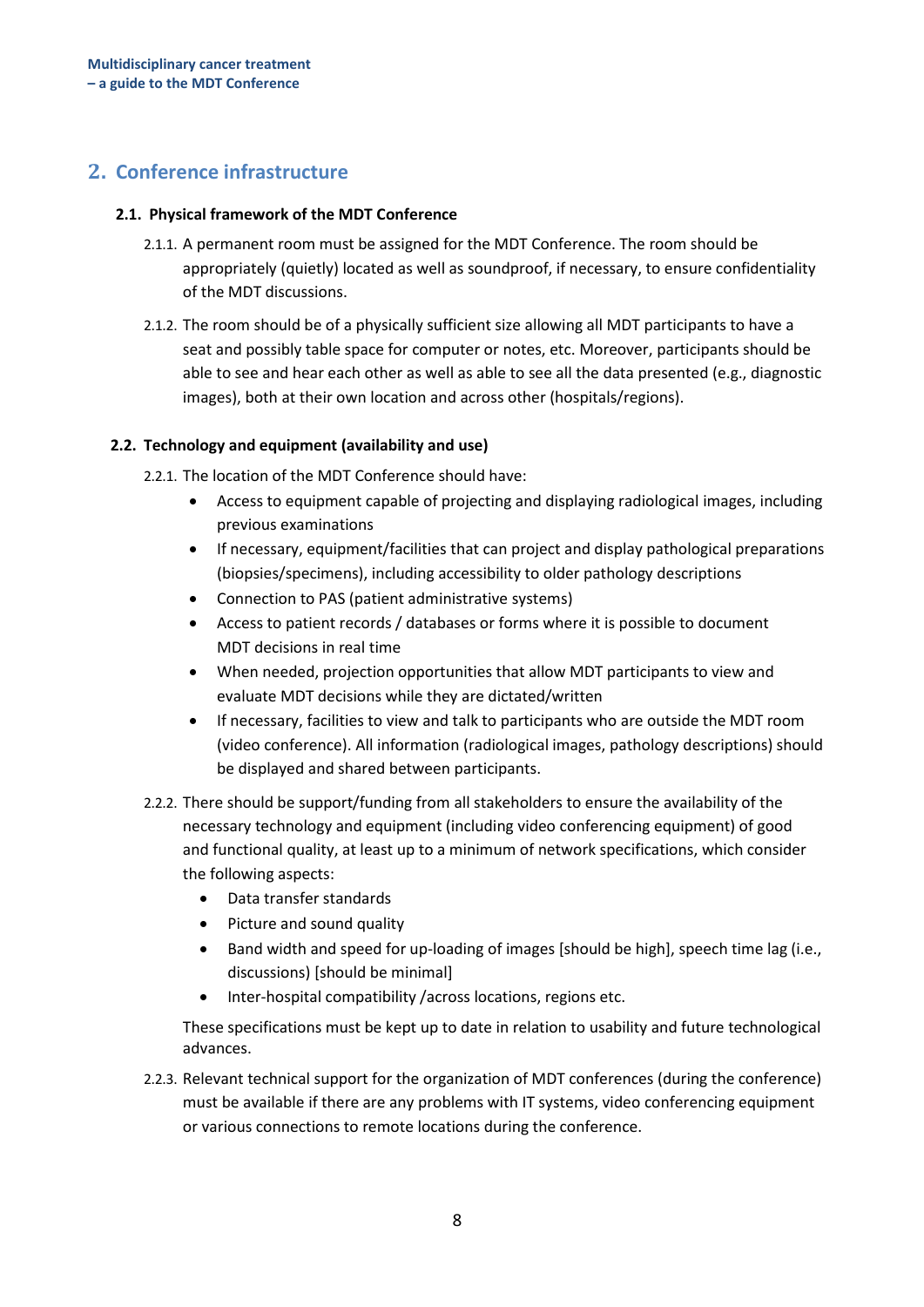# **3. Conference organization and logistics**

### <span id="page-8-0"></span>**3.1. Conference frequency**

- 3.1.1. MDT conferences are held regularly on fixed days and times (e.g., once a week) observing compliance with the time limits in cancer packages. For rare cancer diagnoses, the conference may be held ad hoc, provided that the conference is announced enabling the presence of relevant participants.
- 3.1.2. MDT conferences are held during normal working hours, and work is organized and coordinated with the involved departments, enabling the presence of all participants at the conference.

### <span id="page-8-1"></span>**3.2. Preparing for the MDT Conference**

- 3.2.1. Routines must be in place to ensure that all relevant patients diagnosed with cancer are assessed at an MDT Conference (see Danish Health Authority's guidelines for cancer package pathways as well as national guidelines).
- 3.2.2. The deadline for referral of patients to an MDT Conference must be set and should be respected.
- 3.2.3. A structured patient list is distributed beforehand to conference participants.
- 3.2.4. The list is organised logically in relation to the participants' involvement. When attendance from individual specialties is no longer necessary, these participants may leave the conference.
- 3.2.5. Sufficient time must be allocated to discuss complex cases. This may limit the number of patients who can be discussed at the MDT Conference. If the number of patients is exceeded, routines must be established to inform the referring departments about this.
- 3.2.6. The form and content of the presentations at the conference is decided locally (unless national guidelines are available). A presentation at the conference must contain relevant clinical information, including anamnesis, psychosocial conditions, comorbidity status, general condition, performance status, studies conducted and planned, patient preferences and palliation needs. If available, TNM classifications must be provided. In case of information specific to the specialty, this must be determined.
- 3.2.7. The form and content of the reporting from the conference is decided locally. However, a report must include at least the basis of the recommendations, treatment plan, indication of who is carrying out the plan and informing the patient.
- 3.2.8. It is expected that the conference participants (see section 1.1) are professionally competent and know national and international guidelines within their respective specialties. It is also expected that the participants will meet well prepared for the MDT Conference.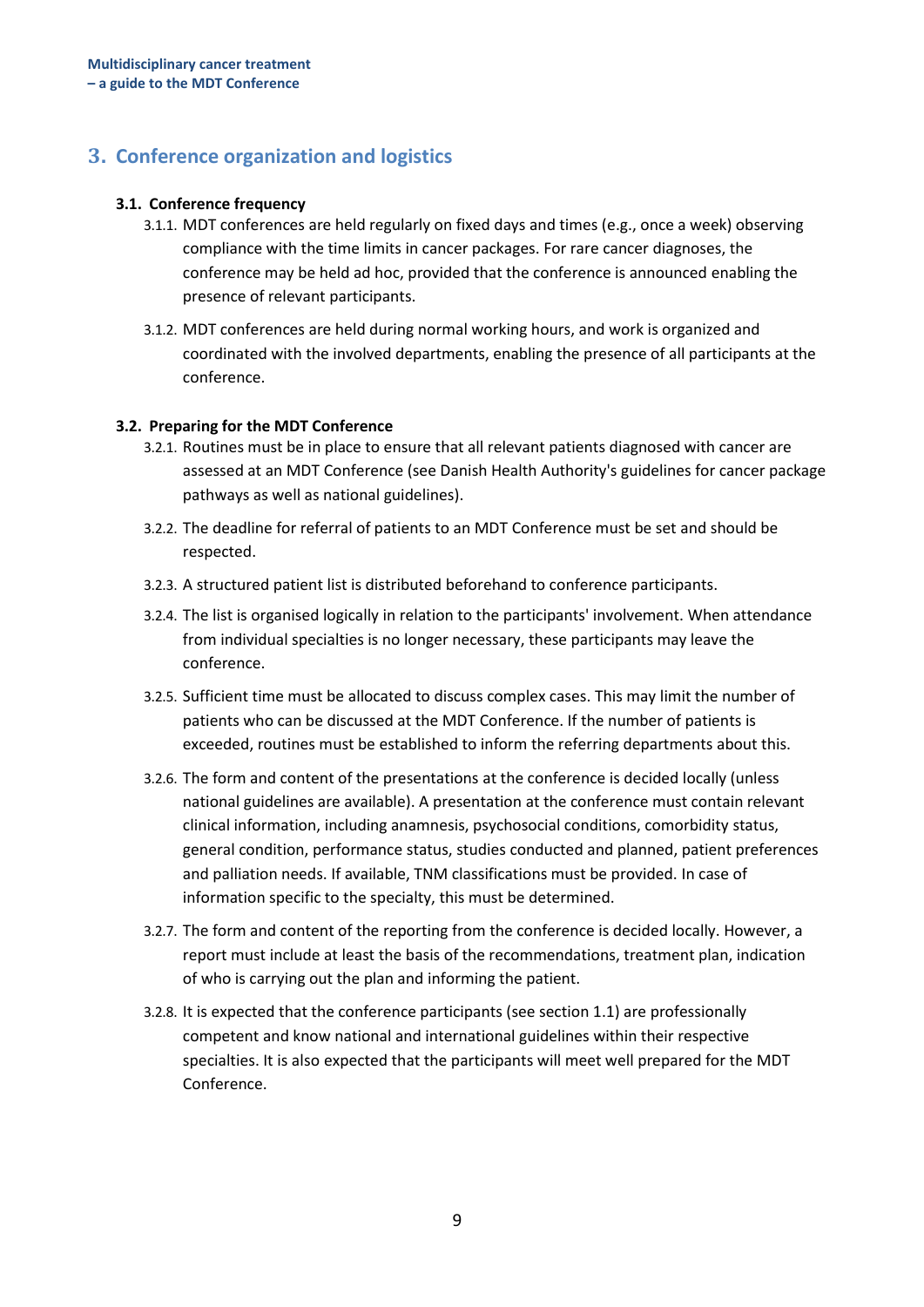### <span id="page-9-0"></span>**3.3. Organization and administration during the MDT Conference**

- 3.3.1. It must be clear who referred the patient and which issue to be discussed at the conference.
- 3.3.2. A locally decided presentation in accordance with 3.2.6. is made.
- 3.3.3. The conference must have the necessary online access to relevant information (cf. 2.2).
- 3.3.4. A conference note must be made for each patient. This note must include rationale for recommending treatment, information on uncertainties and disagreements between conference parties.
- 3.3.5. If possible during the meeting, data can be entered directly into relevant clinical databases.
- 3.3.6. Coordination and running of the conference is efficient.
- 3.3.7. Conference decisions must be available as soon as possible after the conference.

#### <span id="page-9-1"></span>**3.4. Coordination after the MDT Conference**

3.4.1. Routines have been established to ensure:

- That the patient is informed of the conference decision and his/her further pathway by a health professional who can assess and meet the patient's need for information
- That the framework for feedback is agreed with the patient prior to the conference regarding time, place, and department/person
- That the patient contact in connection with follow-up on the decisions from the MDT Conference is planned as a part of the work schedule
- That if no decision can be taken due to incomplete information or where new information appears at a later stage, the patient must be discussed at a new MDT Conference
- That a decision can be postponed if there is a need to involve other experts
- That the MDT Conference is informed if major changes to recommendations on treatment or care are made
- That patients are referred to another MDT Conference (another department or other hospital) if necessary.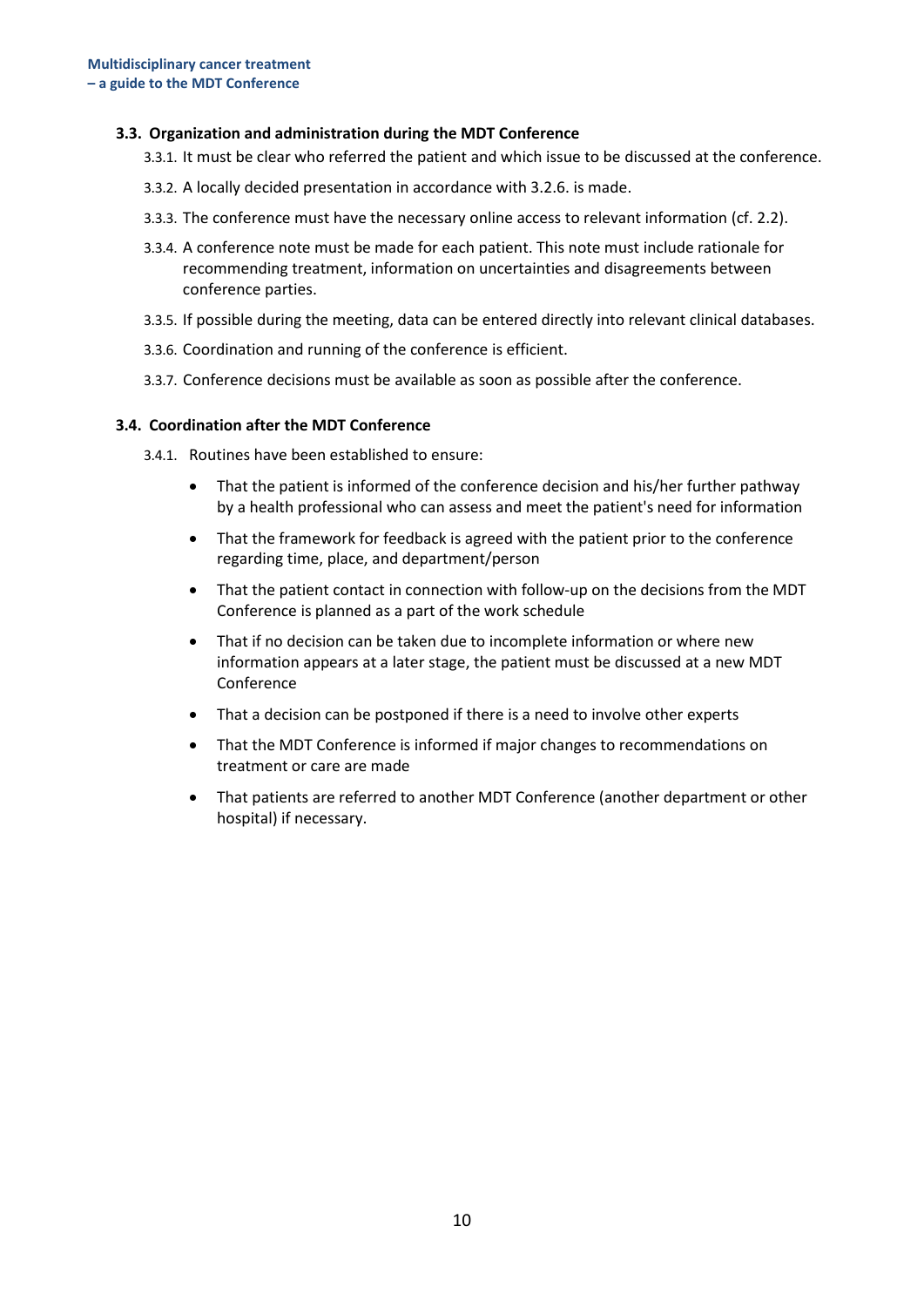# **4. Quality assurance of the MDT Conference**

### <span id="page-10-0"></span>**4.1. Organisation support**

- 4.1.1. There must be sufficient resources in terms of people, time, equipment, and facilities to conduct effective MDT conferences (in accordance with the current document).
- 4.1.2. There must be sufficient resources to follow up on conference decisions.

### <span id="page-10-1"></span>**4.2. Data collection, analysis, and audit on outcomes**

- 4.2.1. Collection and entry of data into clinical databases is conducted under the auspices of the MDT Conference. The MDT Conference? must record its own activity.
- 4.2.2. The MDT Conference participates in internal and external audits on the MDT process, the outcome of the conference and the review of audit data (e.g., whether the treatment decision is in line with the best specialist standard and considering whether there is a basis for conducting a study/research project) to see if action needs to be taken to change practices, if indicated or necessary.
- 4.2.3. Issues important to the MDT Conference should be included in patient questionnaires to benefit from patient feedback and implement improvements if relevant.

### <span id="page-10-2"></span>**4.3. Overall monitoring and development**

- 4.3.1. The purpose and expected outcome of the MDT Conference is defined locally. There must be management support of the conference. The decision of the multidisciplinary conference cannot be overturned by a unidisciplinary conference decision without informing the MDT Conference of the background for this. A reversal of the conference decision must be argued for in the patient record and should result in the patient being discussed at a new MDT Conference.
- 4.3.2. MDT policies, guides and protocols are updated as guidelines are revised.
- 4.3.3. The MDT Conference should at least once a year consider whether there are differences in the treatment options available to patients in different parts of the country. This is to ensure that all patients regardless of geographical residence are entitled to the same treatment options.
- 4.3.4. The MDT Responsible person ensures that the efficiency and process of the MDT Conference is evaluated at least once a year. When possible, similar MDT conferences can be benchmarked by creating cancer peer review processes and/or using other national tools. The MDT Conference itself or the employer (the regions) will take the results into consideration.

### <span id="page-10-3"></span>**4.4. Education perspective**

4.4.1. It is important to consider the training and role of junior doctors at the MDT Conference. As a part of their training, junior doctors should participate in the MDT Conference and contribute actively with e.g., presentation of cases. This is also to ensure continuous availability of the necessary expertise.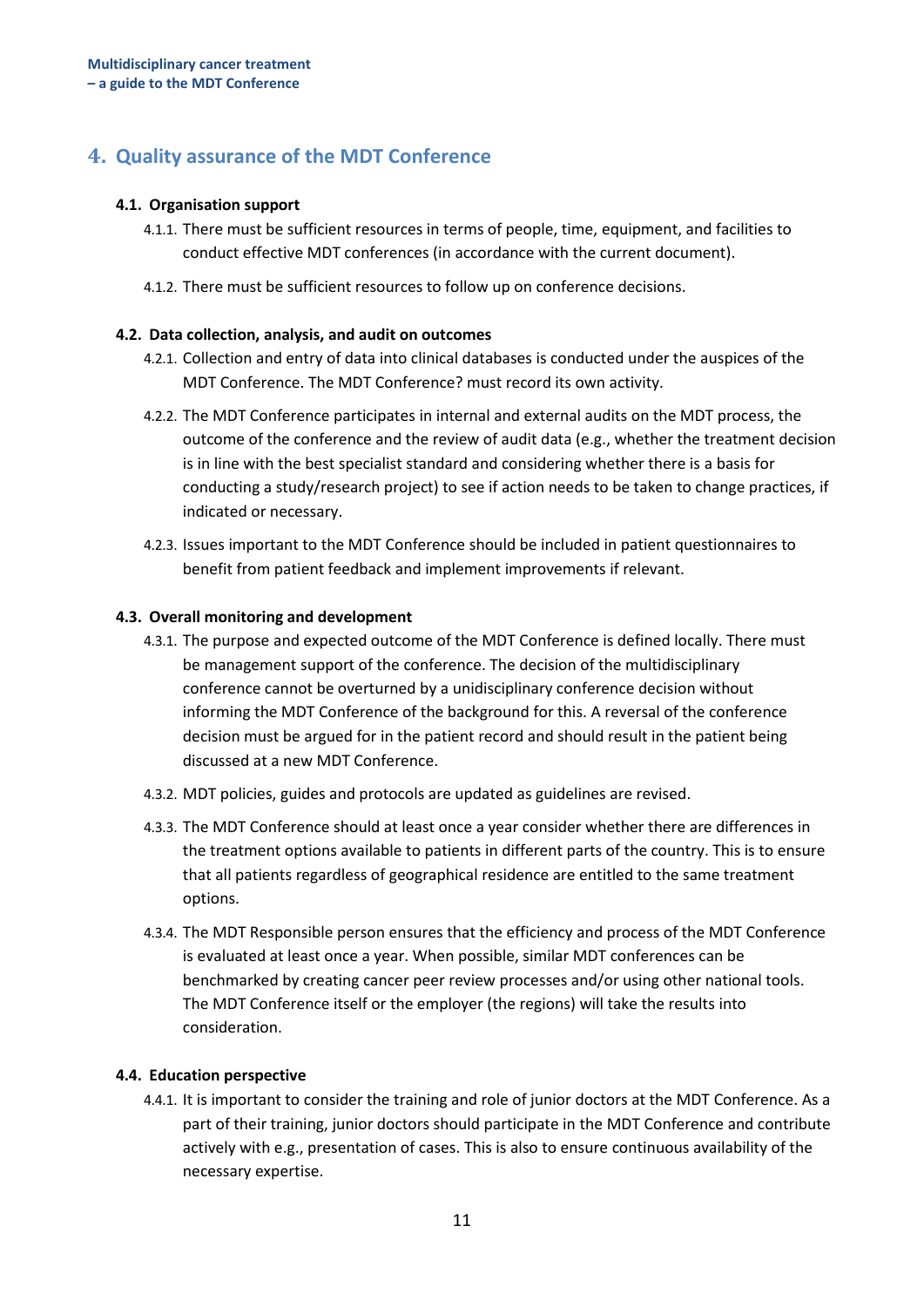### <span id="page-11-0"></span>**Next steps/the future**

The characteristics described in this document for an effective MDT Conference should be seen within the framework of the Danish Health Authority's Cancer Plan II and III. For further optimization, the following is recommended:

- Establishment of an internal and external audit system
- Pilot projects should be conducted to show ways for the MDT Conference to carry out 'selfassessment and feedback' in areas less suited for peer review, such as teamwork and leadership
- Identification of development potentials and support functions for the MDT Conference
- Consider how web-based training could support MDT work
- Development of a catalogue of ideas to share well-functioning local practices in connection with the different characteristics of the efficient MDT Conference
- On-line access to national clinical guidelines for decision support
- Establishment of online access to clinical databases for direct data entry
- Consider setting up national MDT conferences for second opinion evaluations
- Incorporation of MDT modules when developing new patient administrative systems.

### <span id="page-11-1"></span>**More information**

For [the](http://www.ncin.org.uk/mdt) results of the survey on which the UK guideline is based, please see the [www.ncin.org.uk/mdt](http://www.ncin.org.uk/mdt)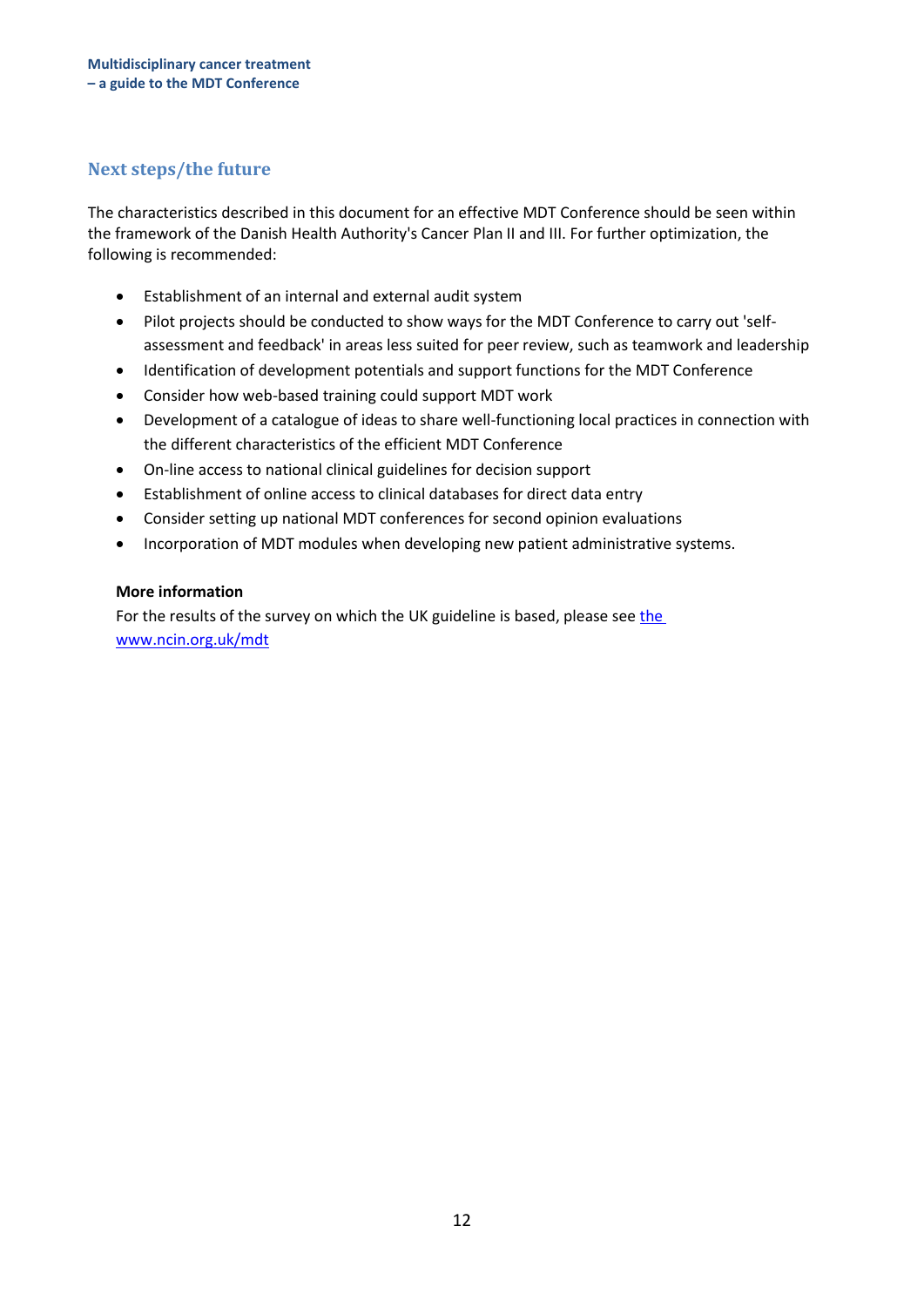### <span id="page-12-0"></span>**Bibliography**

- (1) Hong NJ, Wright FC, Gagliardi AR, Paszat LF. Examining the potential relationship between multidisciplinary cancer care and patient survival: an international literature review. J Surg Oncol 2010 Aug 1;102(2):125-34.
- (2) Lamb BW, Jalil RT, Sevdalis N, Vincent C, Green JS. Strategies to improve the efficiency and utility of multidisciplinary team meetings in urology cancer care: a survey study. BMC Health Serv Res 2014;14:377.
- (3) Prades J, Borras JM. Shifting sands: adapting the multidisciplinary team model to technologically and organizational innovations in cancer care. Future Oncol 2014 Oct;10(13):1995-8.
- (4) Wille-Jorgensen P, Sparre P, Glenthoj A, Holck S, Norgaard PL, Harling H, et al. Result of the implementation of multidisciplinary teams in rectal cancer. Colorectal Dis 2013 Apr;15(4):410-3.
- (5) Danish medicines agency. Cancer Plan II The Danish Health and Medicines Authority's recommendations for improvements in cancer efforts. Copenhagen: Danish Health and Medicines Authority; 2005.
- (6) Task force for cancer. Emergency action and clear message: General framework for the introduction of package pathways for cancer patients. Copenhagen: Danish Health and Medicines Authority; 2008.
- (7) Lehmann Knudsen J, Ellegaard Christensen M, Hansen B. Regulation of quality in the Danish healthcare system. Copenhagen: New Nordic Publisher; 2008.
- (8) Danish medicines agency. Strengthened action in the field of cancer a health professional paper. Copenhagen: Danish Health and Medicines Authority; 2010.
- (9) DMCG.dk. Cancer surgery more than a craft. Presentation of the results of a survey on the status of cancer surgery in 2012. Copenhagen, Denmark; 2014.
- (10) Boxer MM, Vinod SK, Shafiq J, Duggan KJ. Do multidisciplinary team meetings make a difference in the management of lung cancer? Cancer 2011 Nov 15;117(22):5112-20.
- (11) National Cancer Action Team. The Characteristics of an Effective Multidisciplinary Team(MDT). England: National Health Service (NHS); 2010.
- (12) Taylor C, Munro AJ, Glynne-Jones R, Griffith C, Trevatt P, Richards M, et al. Multidisciplinary team working in cancer: what is the evidence? BMJ 2010;340:c951.
- (13) Stae of Victoria DoH. Multidisciplinary cancer care Literature review. Australia: Department of Health - State Government Victoria; 2012.
- (14) Brannstrom F, Bjerregaard JK, Winbladh A, Nilbert M, Revhaug A, Wagenius G, et al. Multidisciplinary team conferences promote treatment according to guidelines in rectal cancer. Acta Oncol 2015 Apr;54(4):447-53.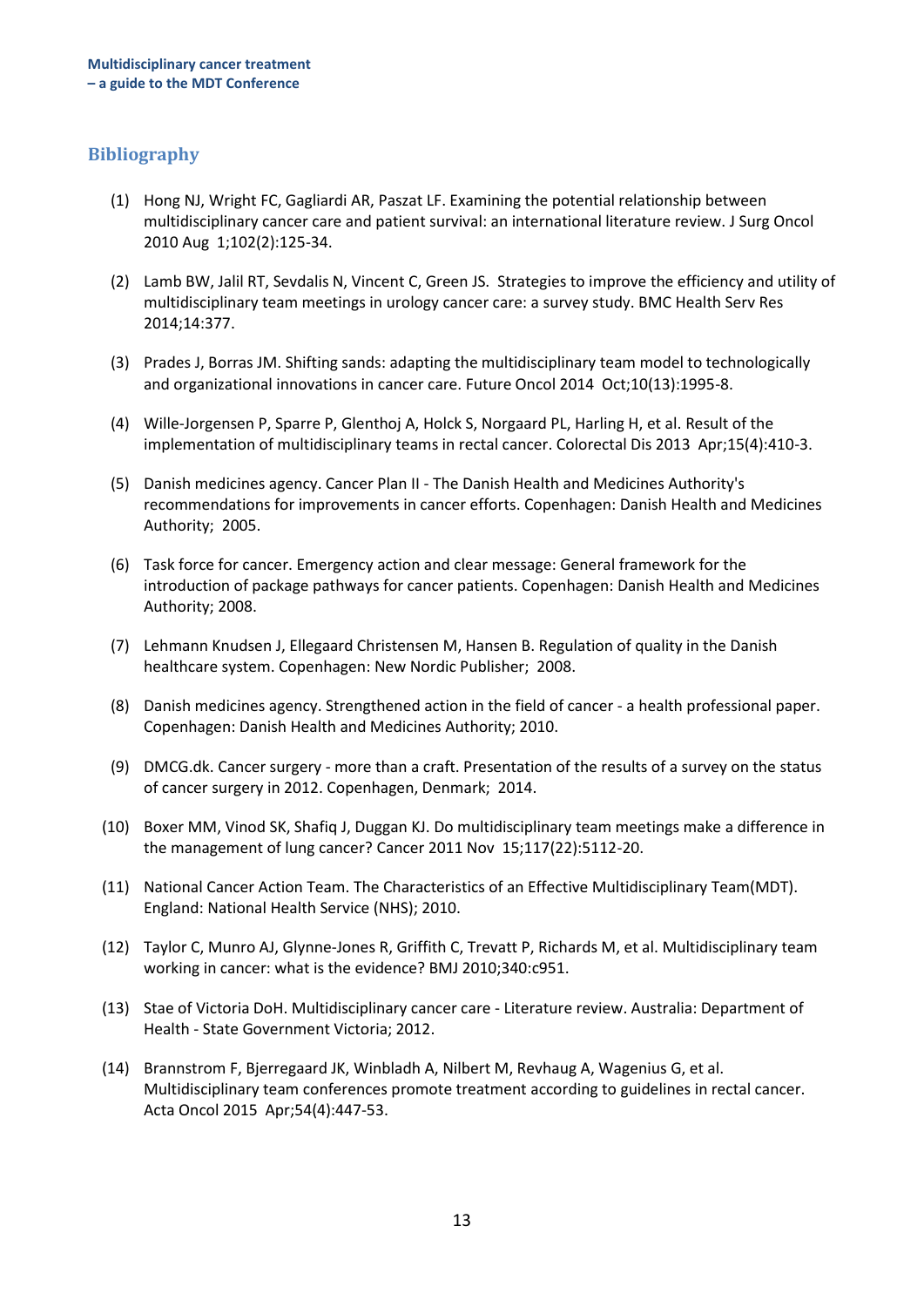- (15) Fleissig A, Jenkins V, Catt S, Fallowfield L. Multidisciplinary teams in cancer care: are they effective in the UK? Lancet Oncol 2006 Nov;7(11):935-43.
- (16) Patkar V, Acosta D, Davidson T, Jones A, Fox J, Keshtgar M. Cancer multidisciplinary team meetings: evidence, challenges, and the role of clinical decision support technology. Int J Breast Cancer 2011;2011:831605.
- (17) Croke JM, El-Sayed S. Multidisciplinary management of cancer patients: chasing a shadow or real value? An overview of the literature. Curr Oncol 2012 Aug;19(4):e232-e238.
- (18) Lamb BW, Sevdalis N, Benn J, Vincent C, Green JS. Multidisciplinary cancer team meeting structure and treatment decisions: a prospective correlational study. Ann Surg Oncol 2013 Mar;20(3):715-22.
- (19) van HJ, de ML, Otter R, de VJ, Siesling S. Quality improvement by implementing an integrated oncological care pathway for breast cancer patients. Breast 2014 Feb 25.
- (20) MacDermid E, Hooton G, MacDonald M, McKay G, Grose D, Mohammed N, et al. Improving patient survival with the colorectal cancer multi-disciplinary team. Colorectal Dis 2009 Mar;11(3):291-5.
- (21) Brown G. Specialist multidisciplinary team working in the treatment of cancer. BMJ 2012;344:e2780.
- (22) Coory M, Gkolia P, Yang IA, Bowman RV, Fong KM. Systematic review of multidisciplinary teams in the management of lung cancer. Lung Cancer 2008 Apr;60(1):14-21.
- (23) Abdulrahman GO, Jr. The effect of multidisciplinary team care on cancer management. Pan Afr Med J 2011;9:20.
- (24) Kane B, Luz S. "Do no harm": fortifying MDT collaboration in changing technological times. Int J Med Inform 2013 Jul;82(7):613-25.
- (25) Ruhstaller T, Roe H, Thurlimann B, Nicoll JJ. The multidisciplinary meeting: An indispensable aid to communication between different specialties. Eur J Cancer 2006 Oct;42(15):2459-62.
- (26) Kee F, Owen T, Leathem R. Decision making in a multidisciplinary cancer team: does team discussion result in better quality decisions? Med Decis Making 2004 Nov;24(6):602-13.
- (27) Jalil R, Ahmed M, Green JS, Sevdalis N. Factors that can make an impact on decision-making and decision implementation in cancer multidisciplinary teams: an interview study of the provider perspective. Int J Surg 2013;11(5):389-94.
- (28) Raine R, Wallace I, Nic a' BC, Xanthopoulou P, Lanceley A, Clarke A, et al. Improving the effectiveness of multidisciplinary team meetings for patients with chronic diseases: a prospective observational study. Southampton (UK): NIHR Journals Library; 2014 Oct Health Services and Delivery Research 2014 Jan 1.
- (29) Stephens MR, Lewis WG, Brewster AE, Lord I, Blackshaw GR, Hodzovic I, et al. Multidisciplinary team management is associated with improved outcomes after surgery for esophageal cancer. Dis Esophagus 2006;19(3):164-71.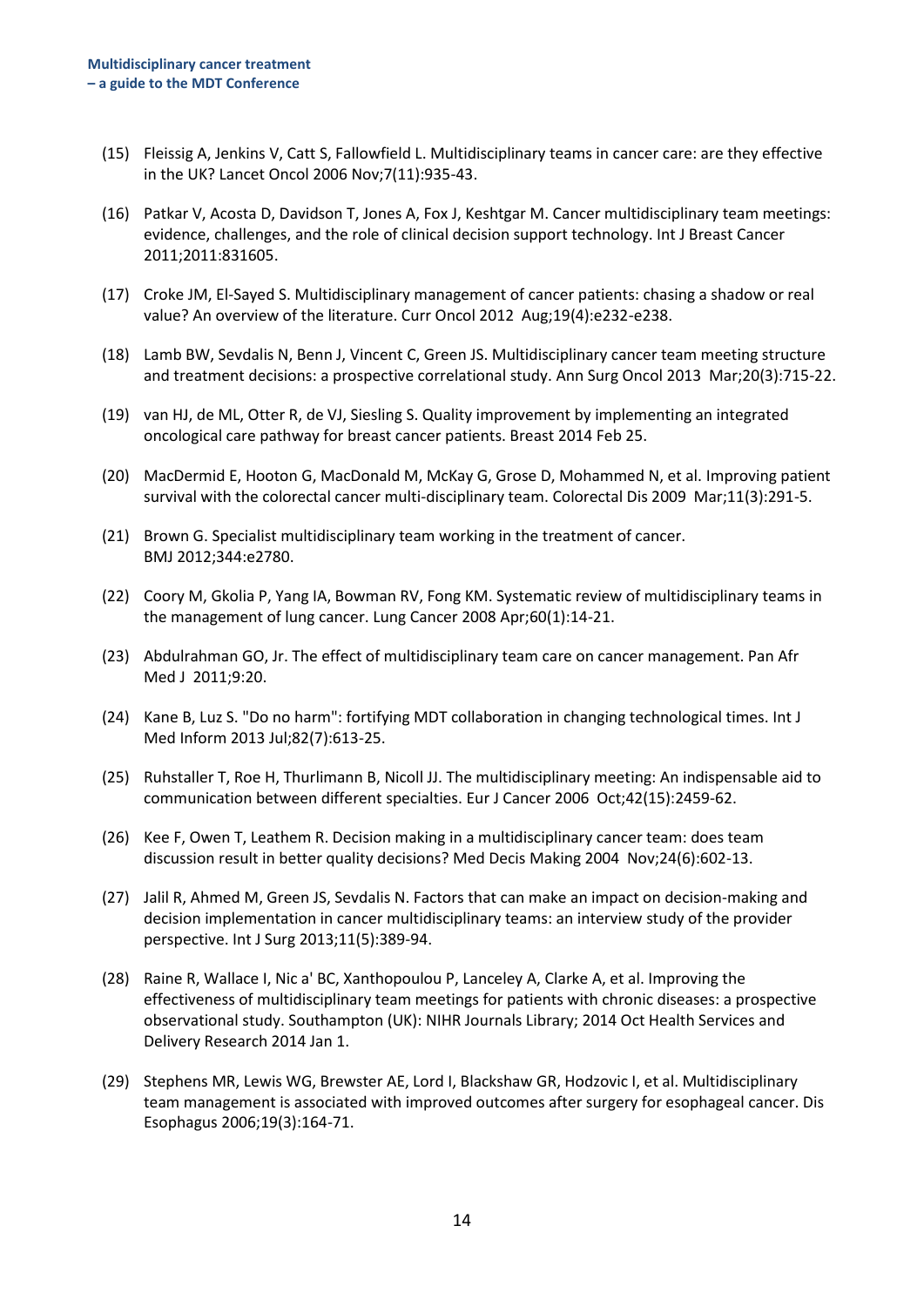- (30) Birchall M, Bailey D, King P. Effect of process standards on survival of patients with head and neck cancer in the south and west of England. Br J Cancer 2004 Oct 18;91(8):1477-81.
- (31) Kesson EM, Allardice GM, George WD, Burns HJ, Morrison DS. Effects of multidisciplinary team working on breast cancer survival: retrospective, comparative, interventional cohort study of 13,722 women. BMJ 2012;344:e2718.
- (32) Ruiz-Casado A, Ortega MJ, Soria A, Cebolla H. Clinical audit of multidisciplinary care at a mediumsized hospital in Spain. World J Surg Oncol 2014;12:53.
- (33) Lamb BW, Sevdalis N, Arora S, Pinto A, Vincent C, Green JS. Teamwork and team decision-making at multidisciplinary cancer conferences: barriers, facilitators, and opportunities for improvement. World J Surg 2011 Sep;35(9):1970-6.
- (34) Taylor C, Shewbridge A, Harris J, Green JS. Benefits of multidisciplinary teamwork in the management of breast cancer. Breast Cancer (Dove Med Press) 2013;5:79-85.
- (35) Taylor C, Ramirez AJ. Multidisciplinary team members' views about MDT working: Results from a survey commissioned by the National Cancer Action Team. National Cancer Action Team MDT Development Programme; 2009.
- (36) Sharma A, Sharp DM, Walker LG, Monson JR. Colorectal MDTs: the team's perspective. Colorectal Dis 2008 Jan;10(1):63-8.
- (37) Lanceley A, Savage J, Menon U, Jacobs I. Influences on multidisciplinary team decision-making. Int J Gynecol Cancer 2008 Mar;18(2):215-22.
- (38) Chinai N, Bintcliffe F, Armstrong EM, Teape J, Jones BM, Hosie KB. Does every patient need to be discussed at a multidisciplinary team meeting? Clin Radiol 2013 Aug;68(8):780-4.
- (39) Simcock R, Heaford A. Costs of multidisciplinary teams in cancer are small in relation to benefits. BMJ 2012;344:e3700.
- (40) Westin T, Stalfors J. Tumour boards/multidisciplinary head and neck cancer meetings: are they of value to patients, treating staff or a political additional drain on healthcare resources? Curr Opin Otolaryngol Head Neck Surg 2008 Apr;16(2):103-7.
- (41) Ke KM, Blazeby JM, Strong S, Carroll FE, Ness AR, Hollingworth W. Are multidisciplinary teams in secondary care cost-effective? A systematic review of the literature. Cost Eff Resour Alloc 2013;11(1):7.
- (42) Shah S, Arora S, Atkin G, Glynne-Jones R, Mathur P, Darzi A, et al. Decision-making in Colorectal Cancer Tumor Board meetings: results of a prospective observational assessment. Surg Endosc 2014 Oct;28(10):2783-8.
- (43) Taylor C, Atkins L, Richardson A, Tarrant R, Ramirez AJ. Measuring the quality of MDT working: an observational approach. BMC Cancer 2012;12:202.
- (44) Tattersall MH. Multidisciplinary team meetings: where is the value? Lancet Oncol 2006 Nov;7(11):886-8.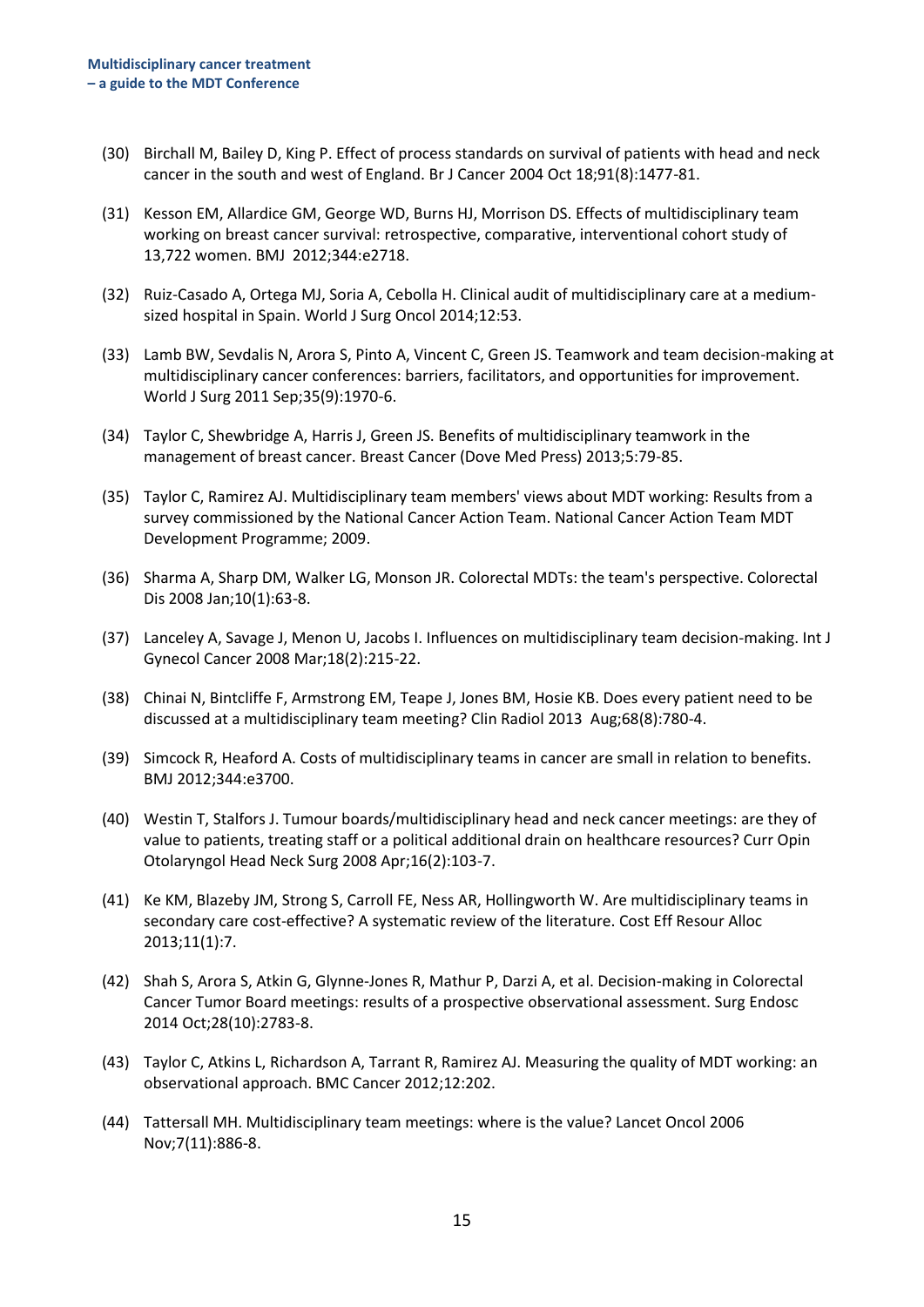- (45) Wright FC, Lookhong N, Urbach D, Davis D, McLeod RS, Gagliardi AR. Multidisciplinary cancer conferences: identifying opportunities to promote implementation. Ann Surg Oncol 2009 Oct;16(10):2731-7.
- (46) Lamb BW, Brown KF, Nagpal K, Vincent C, Green JS, Sevdalis N. Quality of care management decisions by multidisciplinary cancer teams: a systematic review. Ann Surg Oncol 2011 Aug;18(8):2116-25.
- (47) Ryan J, Faragher I. Not all patients need to be discussed in a colorectal cancer MDT meeting. Colorectal Dis 2014 Feb 7.
- (48) Taylor C, Finnegan-John J, Green JS. "No decision about me without me" in the context of cancer multidisciplinary team meetings: a qualitative interview study. BMC Health Serv Res 2014;14:488.
- (49) Krüger B: Meeting management. Børsens forlag.
- (50) Bale C, Fink A, Hildebrandt S, Petersen G. Atmosphere at meetings ideas for more energy, interaction, and renewal. Danish Industry Working Environment Councils.